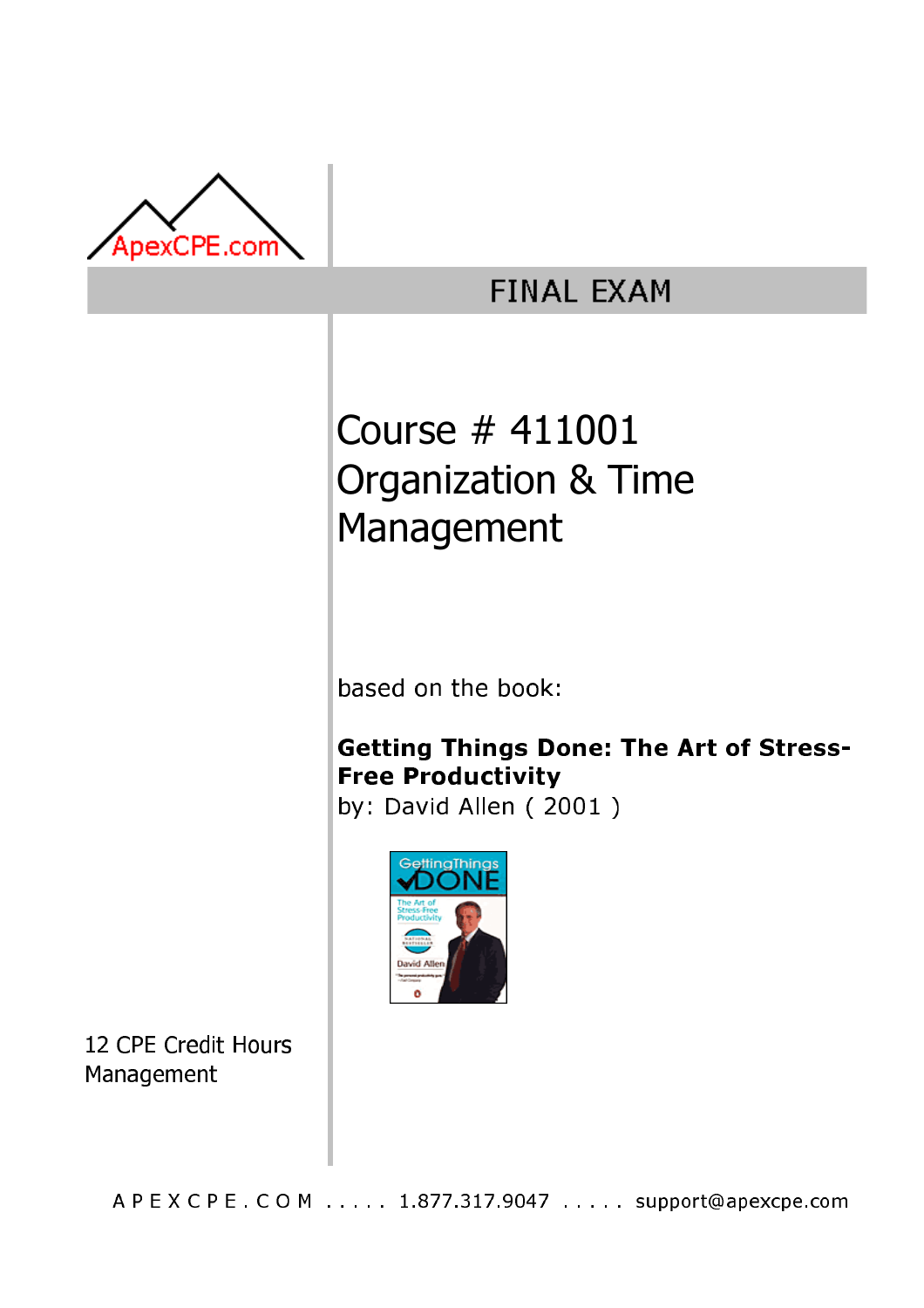This exam sheet is made available for your convenience in answering questions while offline. Please note that you will still need to enter your answers on the online exam sheet for grading. Instructions are provided at the end of this document.

#### **Chapter 1 - A New Practice for a New Reality**

1. The "Ready State" is:

The state just after the "Action State" A situation in which one is "on quard" for attacks A condition of working, doing, and being in which the mind is clear and constructive things are happening A state of preparedness

2. A major factor in the mounting stress level is that the actual nature of our jobs has changed much more dramatically and rapidly than have our training for and our ability to deal with work.



3. An "open loop" is anything that does not belong where it is, the way it is and pulls on your attention.



4. The first basic requirement for managing commitments is to realize that if it's on your mind, your mind isn't clear. Anything you consider unfinished in any way must be captured in a trusted system outside your mind.



5. Managing thoughts is the prime challenge.



6. Outcome thinking is one of the most effective means available for making wishes reality.



7. There is usually an inverse relationship between how much something is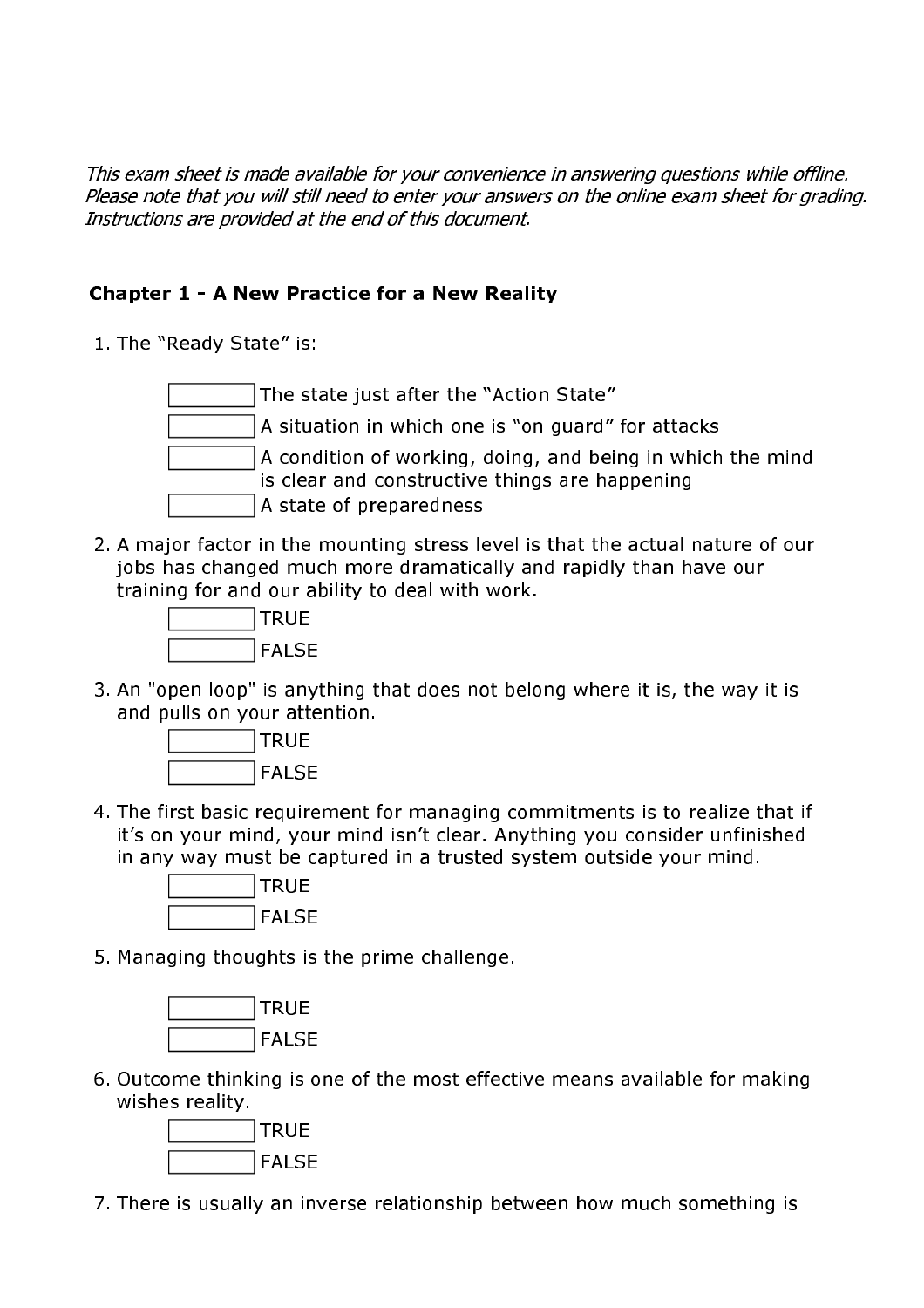on your mind and:





How much its getting done

How much time will be required to complete it

#### Chapter 2 - Getting Control of Your Life: The Five Stages of Mastering Workflow

8. The following is not a stage of mastering workflow.



9. The "collect" stage allows you to:



10. Having as many collection buckets as possible is a critical success factor.



11. If an item is determined to be non-actionable, it might end up in your:



12. You determine what to do and what not to do by trusting your intuition.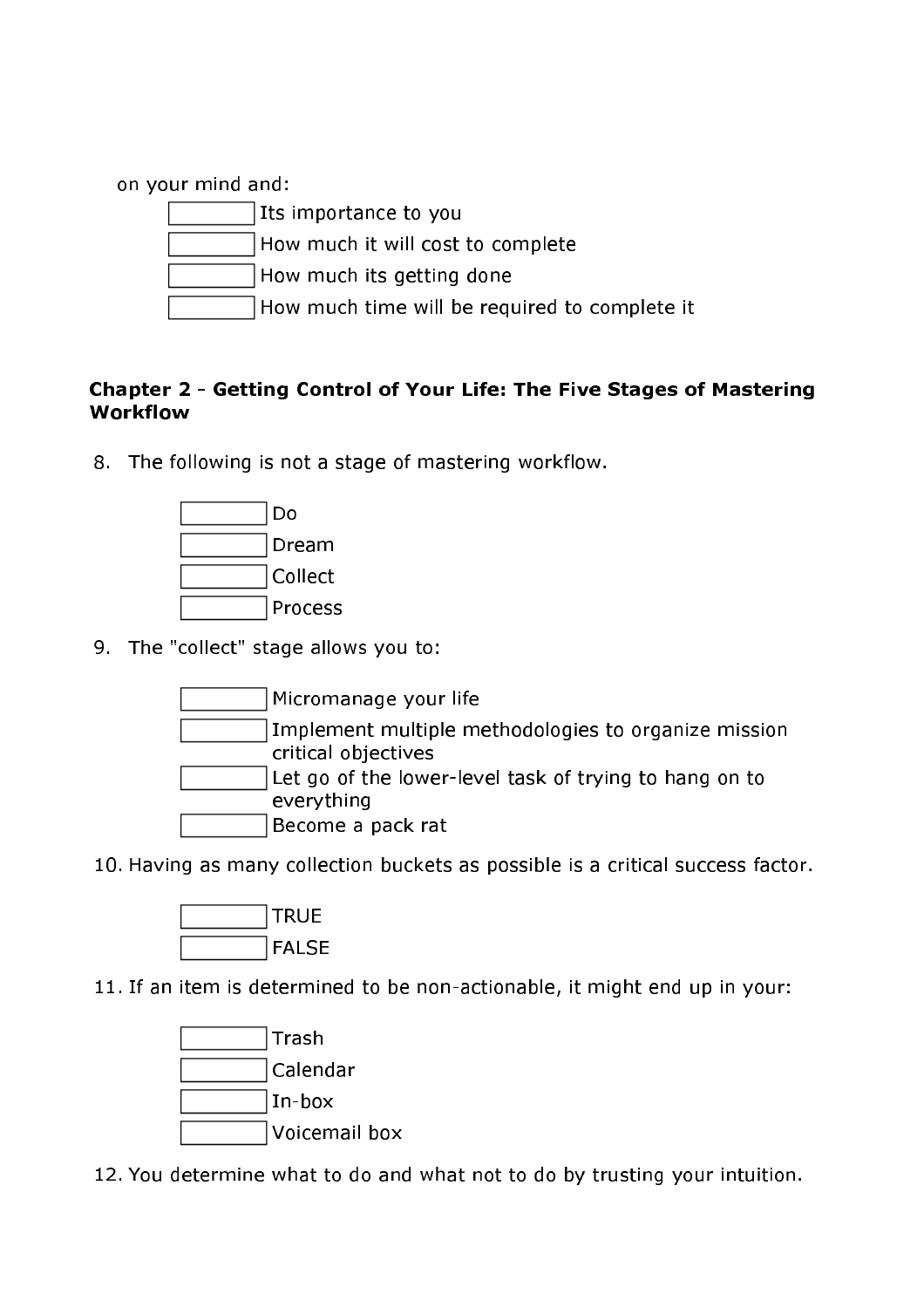

13. "Next action" lists and the calendar are at the heart of daily actionmanagement organization.



14. A "project" is defined as:



15. A weekly review of everything that might potentially require action is a critical success factor.



#### Chapter 3 - Getting Projects Creatively under Way: The Five Phases of **Project Planning**

16. The first step to the Natural Planning Model is to visualize the outcome.



17. Asking why helps us to define success.



18. The principle that emerges from understanding the way your perceptive filters work is:

You must believe to achieve

You won't see how to do it until you see yourself doing it

Anything worth doing is worth doing right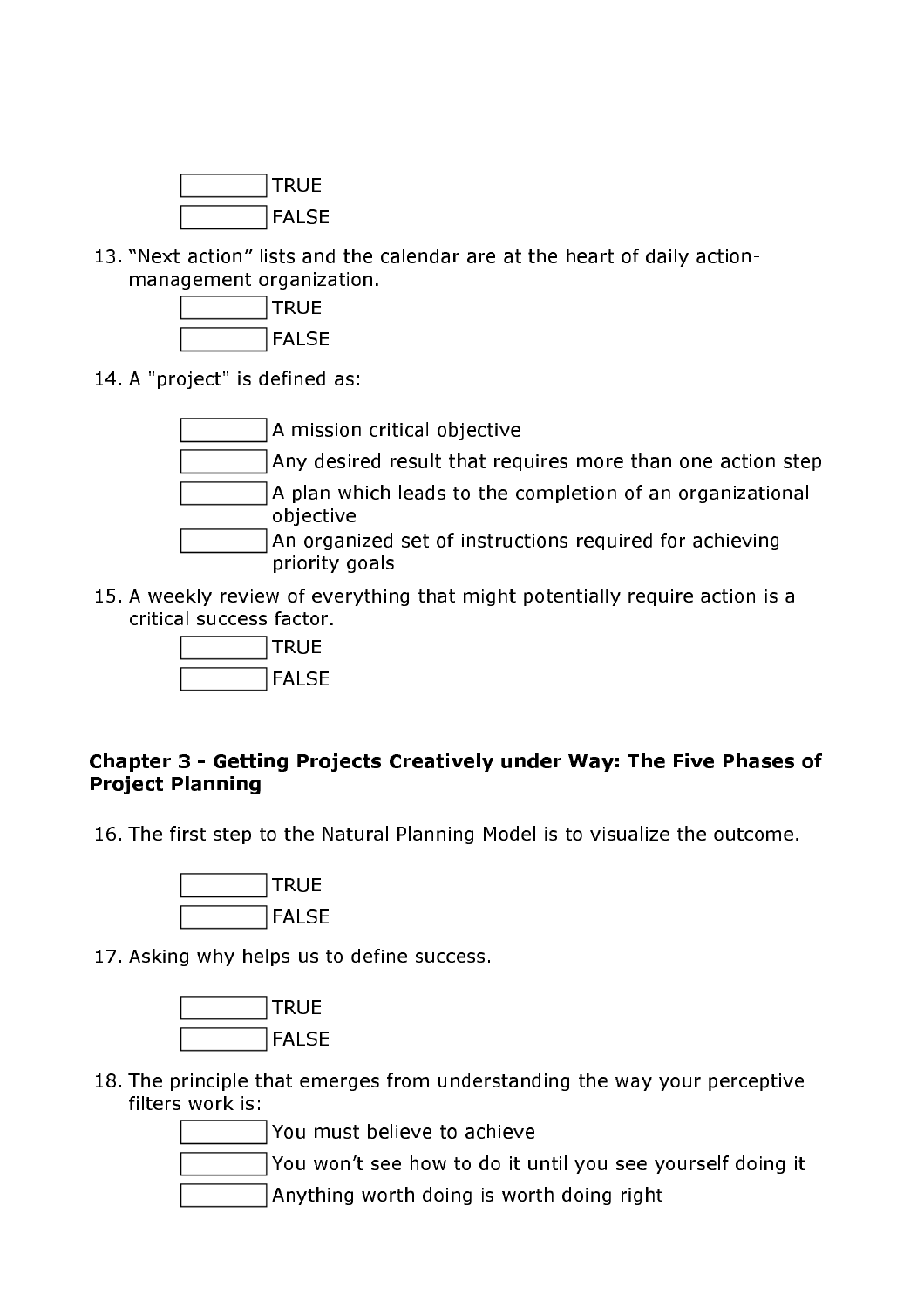If the glove doesn't fit, you must acquit

19. When brainstorming, one should go for quality and not quantity.



20. A project is sufficiently planned for implementation when every nextaction step has been decided on every front that can actually be moved on without some other component's having to be completed first.



#### Chapter 4 - Getting Started: Setting Up the Time, Space, and Tools

21. The basics for a workspace are:



22. Implementation, whether all out or casual, is a lot about tricks.



23. One of the best tricks for enhancing your personal productivity is having organizing tools that you love to use.



24. Your filing system should be fast, functional and:



25. A labeler is usually unnecessary.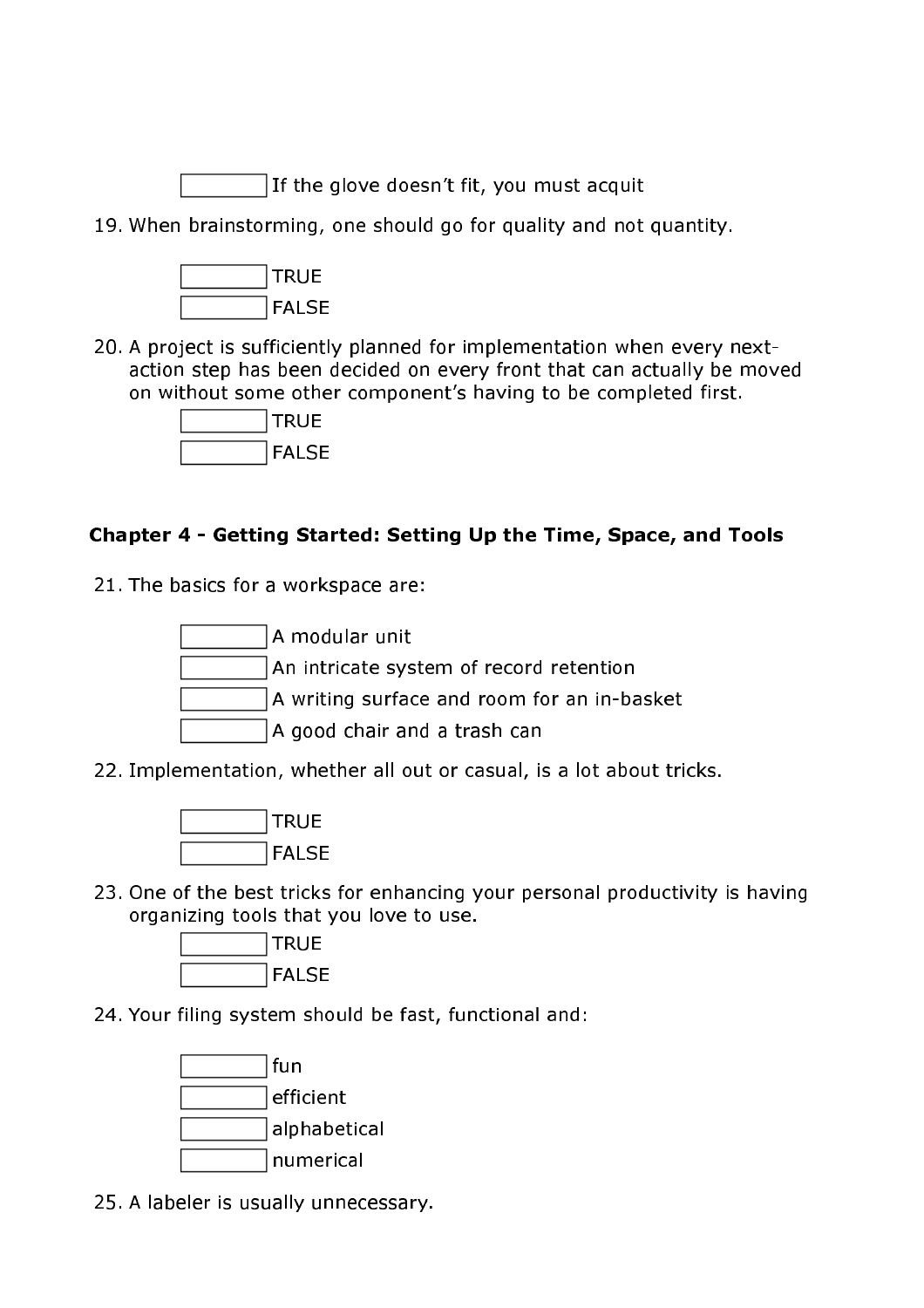

#### **Chapter 5 - Collection: Corralling Your "Stuff"**

26. Supplies should go into your in basket.



27. In the mind sweep, it's best to go for quantity.



28. Once you feel you've collected all the physical things in your environment that need processing, you'll want to collect anything else that may be residing in your psychic RAM.



29. Your "In" inventory should include emails and voice mails.



#### Chapter 6 - Processing: Getting "In" to Empty

30. If the next action will take less than two minutes, you should:

Add it to your under two minute list Defer it Delegate it Do it

31. The two minute rule is magic.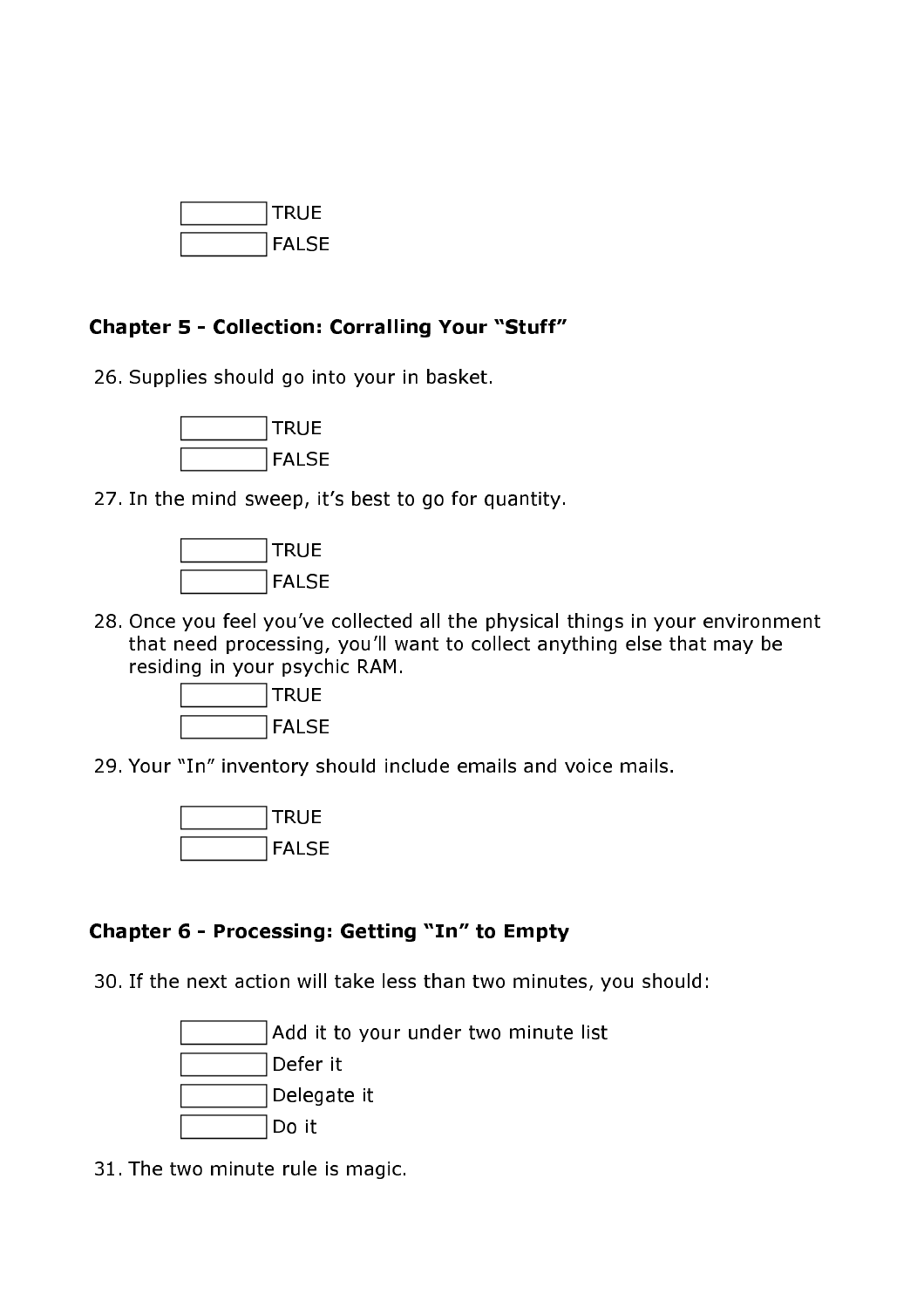

32. When processing your in basket, it's most efficient to process multiple items at a time.



33. You should never put anything back into "in".



34. "Next actions" means the next physical, visible activity that would be required to move the situation toward closure.



#### Chapter 7 - Organizing: Setting up the Right Buckets

35. Airtight organization is required for your focus to remain on the broader horizon.



36. It's important to put actions on your calendar that you think you'd like to complete that day.



37. One elegant way to manage nonactionable items that may need an action in the future is:



38. It's critical to keep the seven organizational categories pristinely distinct from one another.

**TRUE**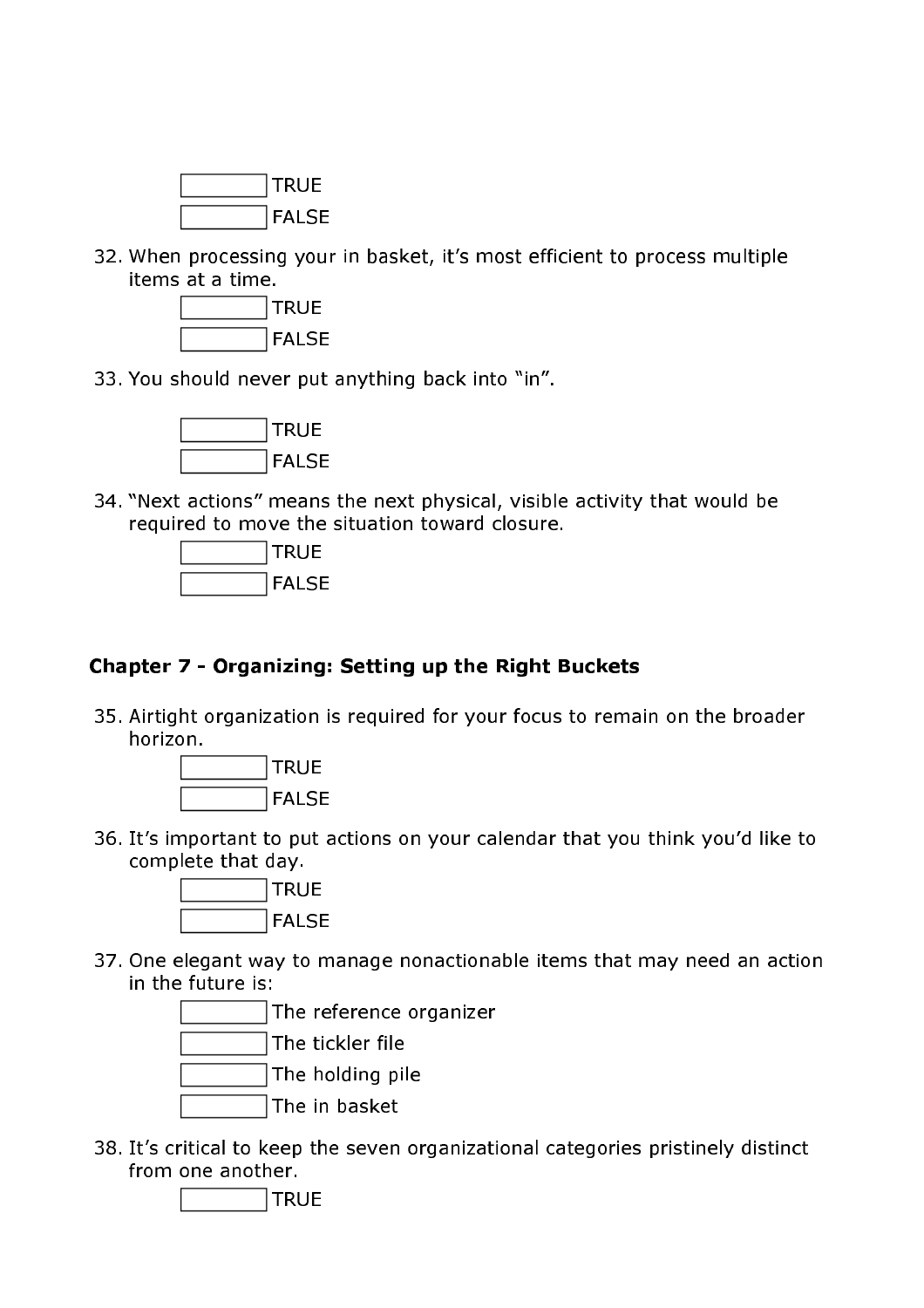

39. Checklists can be highly useful to let you know what you don't need to be concerned about.



40. A desired outcome that may require more than one action step to complete is called a:



#### **Chapter 8 - Reviewing: Keeping Your System Functional**

41. The purpose of workflow management is to:



42. A few hours a day is usually all you need for review.



43. Your most frequent review will probably be of your daily calendar.



44. The weekly review is whatever you need to do to get your head empty again.

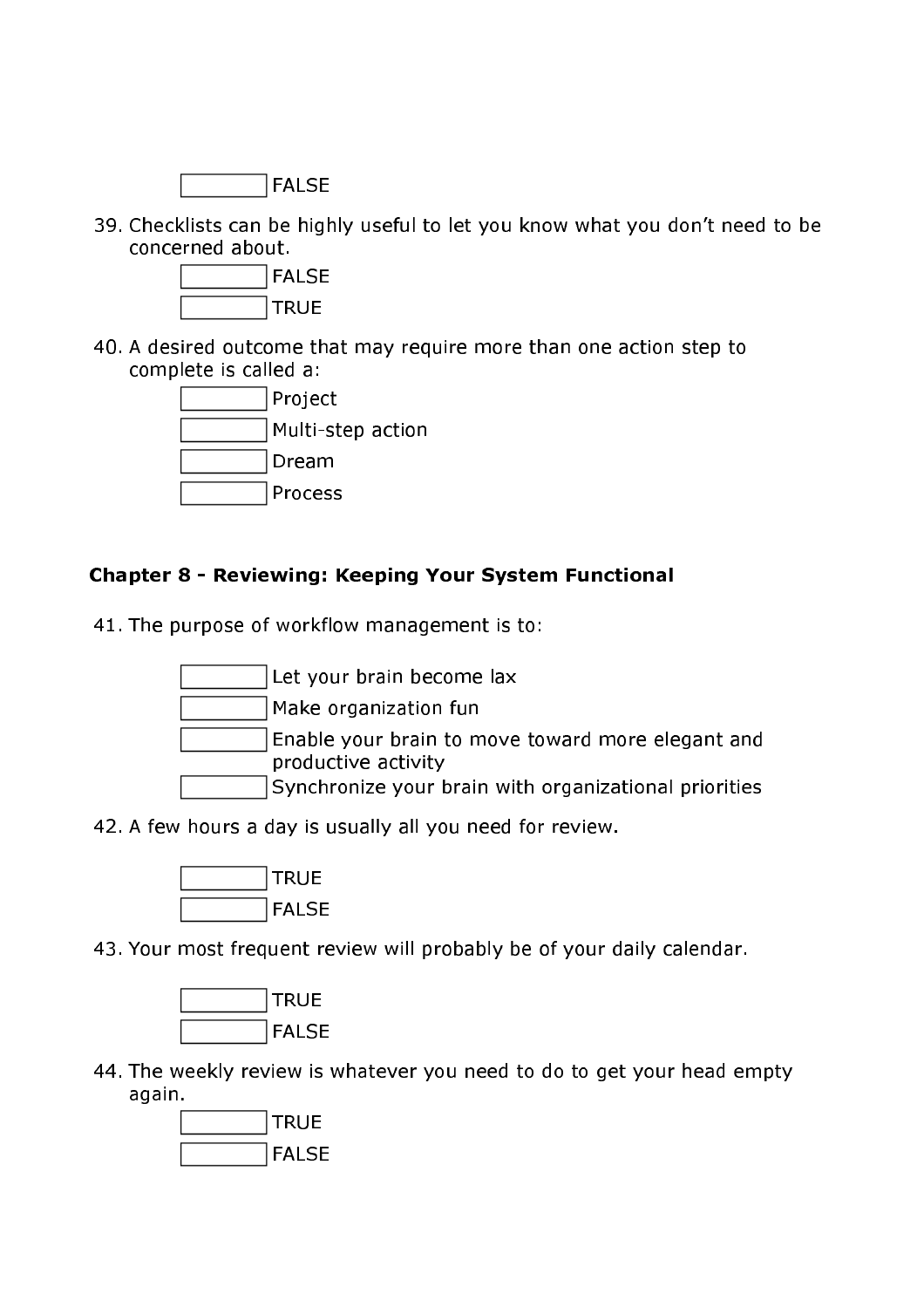#### **Chapter 9 - Doing: Making the Best Action Choices**

45. According to Charles Schwab, the best place to succeed is:



46. Taking the inventory of your current work at all levels will automatically produce greater focus, alignment, and sense of priorities.



47. The first consideration according to the four-criteria model for choosing actions in the moment is:

| Time available   |
|------------------|
| Energy available |
| Context          |
| Priority         |

48. According to the six-level model for reviewing your own work, the 20,000 feet review focuses on areas of responsibility.



#### **Chapter 10 - Getting Projects under Control**

49. Great tools can trigger good thinking.



50. The biggest improvement opportunity in planning consists of techniques for the highly elaborate and complex kinds of project organizing.



51. You need to set up systems and tricks that get you to think about your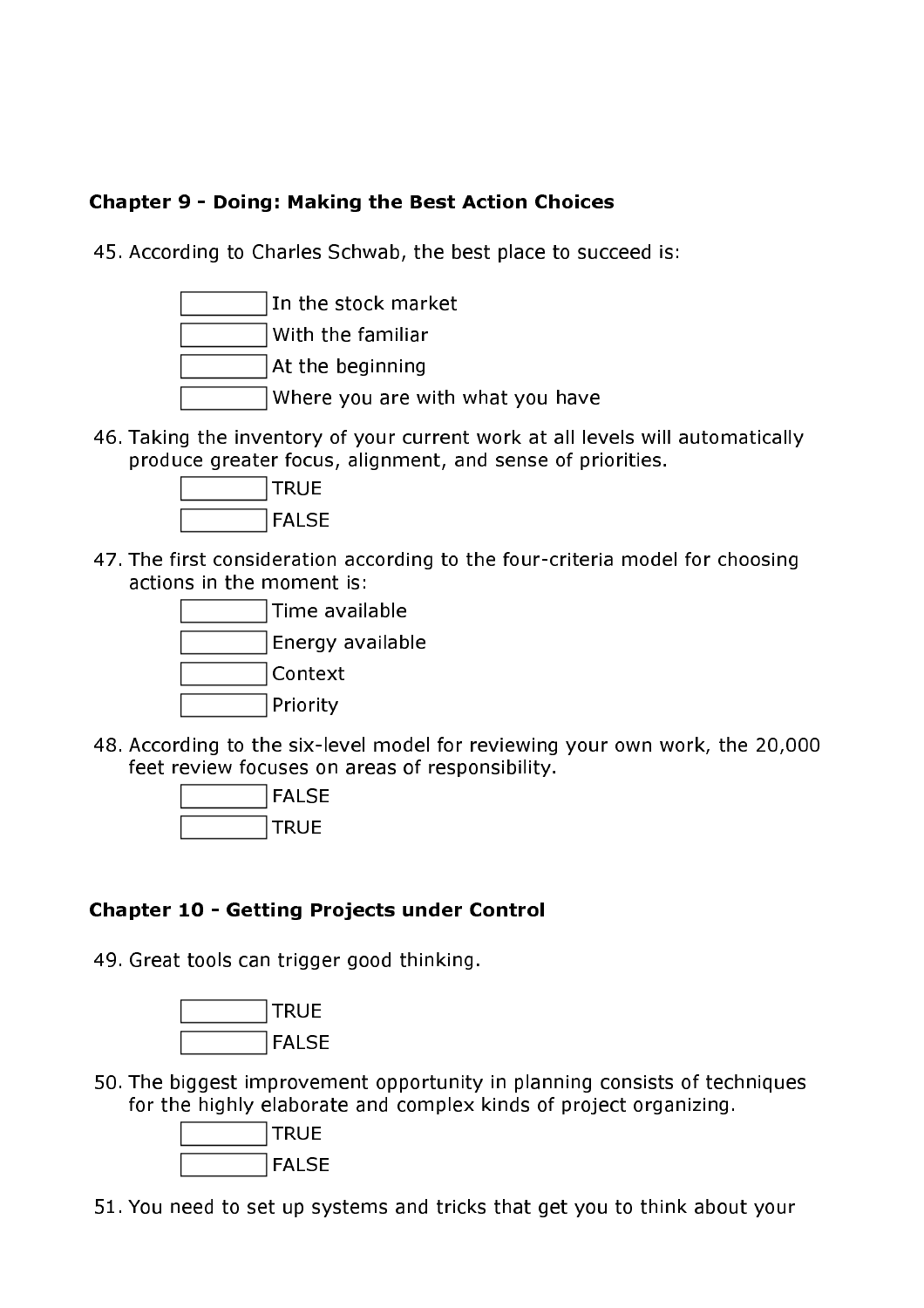projects and situations more frequently, more easily, and in more depth.



#### Chapter 11 - The power of the Collection Habit

52. It's important to use your mind to think about things rather than of them.



53. One option for eliminating the negative consequences that comes from broken agreements is to:



54. Maintaining an objective inventory of your work makes it much easier to say no with integrity.



#### Chapter 12 - The power of the next-Action Decision

55. Avoiding action decisions until the pressure of the last minute creates huge inefficiencies and unnecessary stress.



56. Clarity, accountability, productivity and empowerment are the results of:

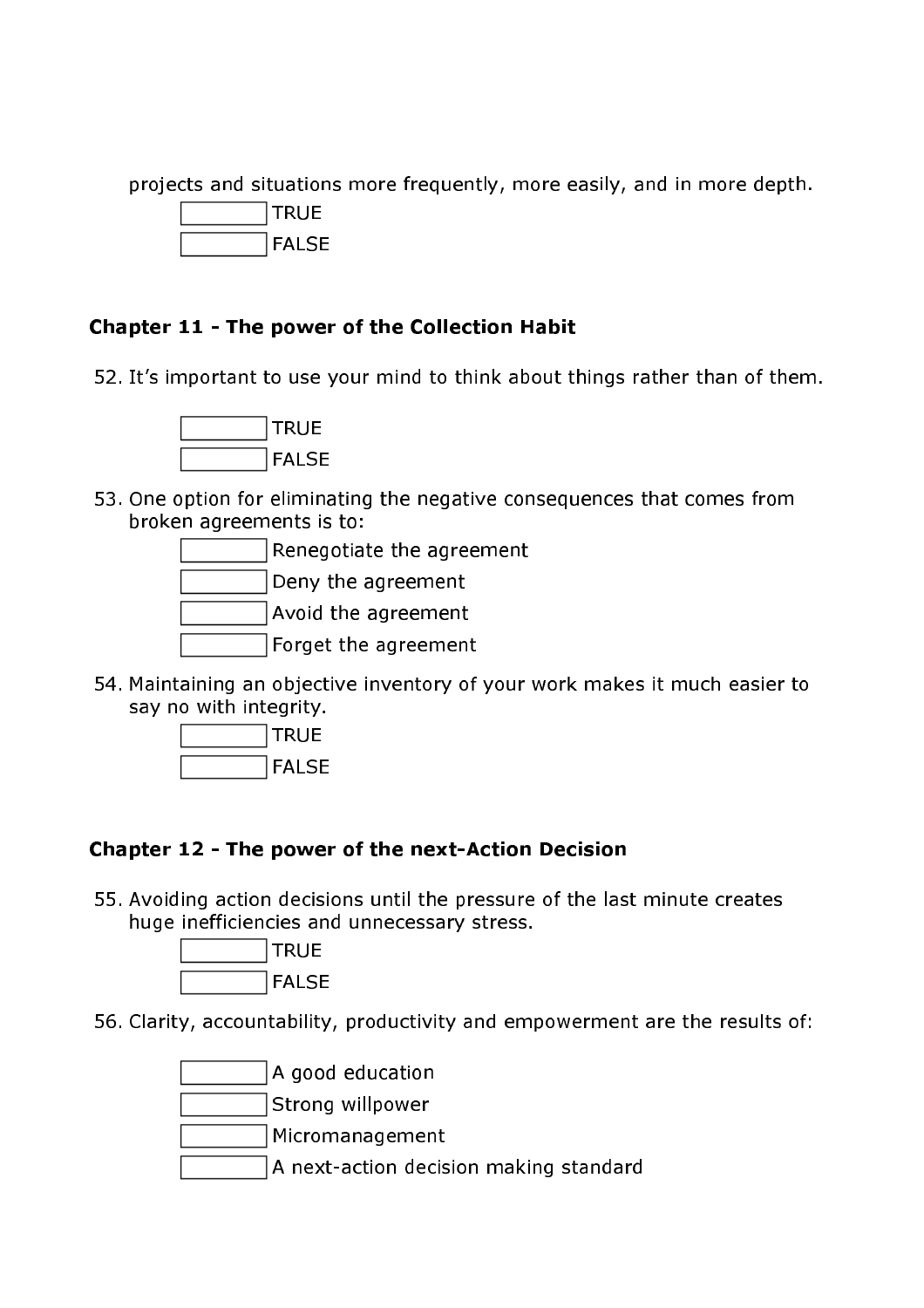57. When a culture adopts "What's the next action?" as a standard operating query, there's an automatic increase in energy, productivity, clarity, and focus.



#### **Chapter 13 - The Power of Outcome Focusing**

58. Defining specific projects and next actions that address real quality of life issues is productivity at its best.



59. The value of natural project planning is that it provides an integrated, flexible, aligned way to think through any situation.



60. Empowerment naturally ensues for individuals as they move from complaining and victim modalities into outcomes and actions defined for direction.



**Instructions for Submitting Answers Online:** 

- Sign In at www.ApexCPE.com
- Click the "My CPE" tab at the top of the page.
- · Click "My CPE Courses".
- Find the current CPE year and click "Go to My Courses".
- Find this course and click the "Go to Course" link.
- Step 2 on the Course Syllabus page is "Take the Final Exam". Click the "Begin Final Exam" link.
- Enter your answers on the online exam sheet.
- Click the "Grade Exam" button at the bottom of the page. Your exam will be graded automatically. If your score exceeds 70%, a "Create Certificate" button will display. Otherwise, you may continue to retake the exam until you pass.
- A short evaluation page will display. Please provide your feedback for the course.
- Once the evaluation is complete, click the "Submit Evaluation & Create Certificate"